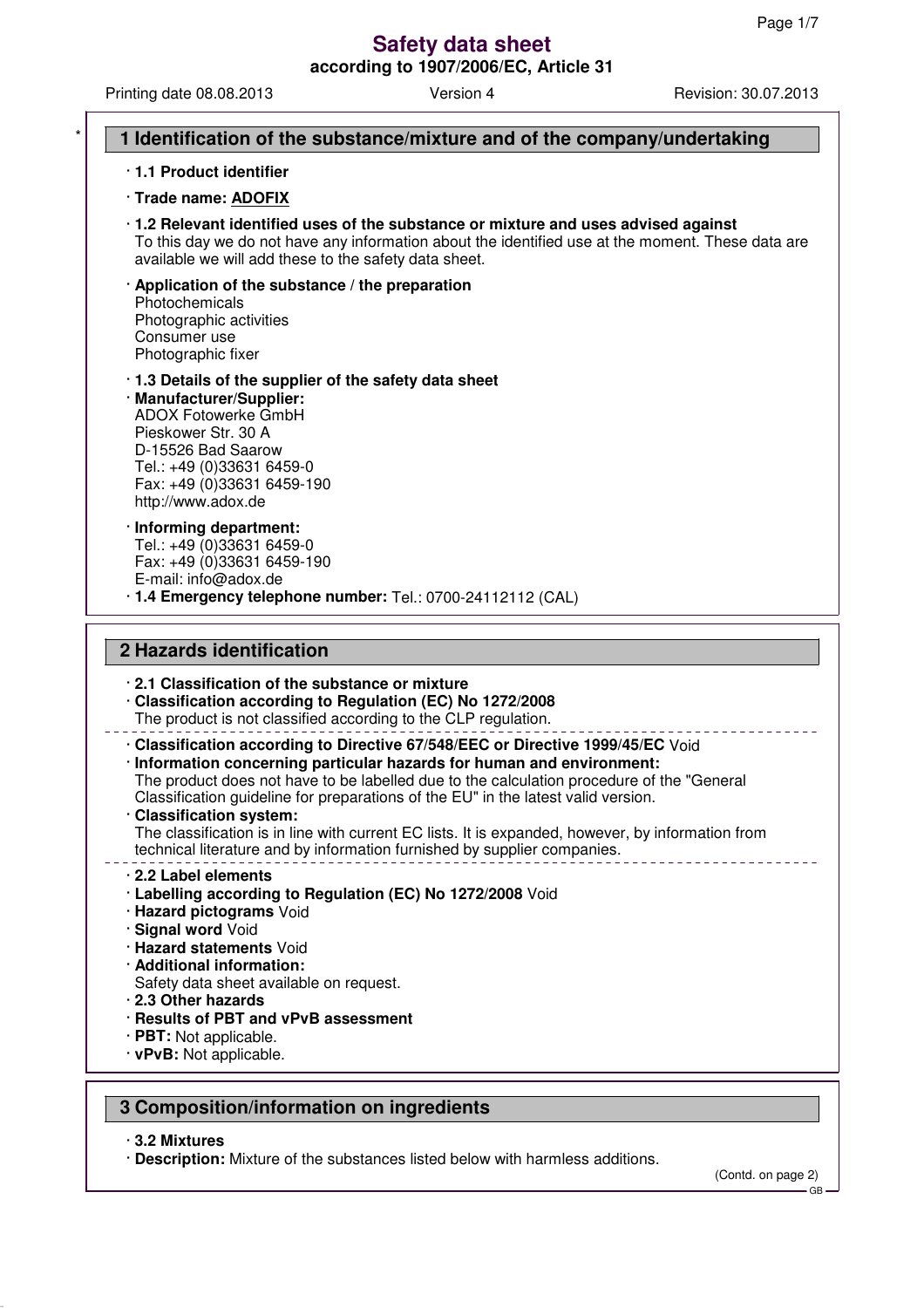# **Safety data sheet according to 1907/2006/EC, Article 31**

Printing date 08.08.2013 Version 4 Version 4 Revision: 30.07.2013

**Trade name: ADOFIX**

|                                                    |                                                                               | (Contd. of page 1) |  |  |
|----------------------------------------------------|-------------------------------------------------------------------------------|--------------------|--|--|
| · Dangerous components:                            |                                                                               |                    |  |  |
| CAS: 64-19-7<br>EINECS: 200-580-7 $\sqrt{2}$ C R35 | acetic acid<br>R <sub>10</sub><br>Soleman Liq. 3, H226<br>Skin Corr. 1A, H314 | $2.0 - 5.0%$       |  |  |
| CAS: 7783-18-8<br>EINECS: 231-982-0                | ammonium thiosulphate                                                         | 25-50%             |  |  |
| CAS: 7757-83-7<br>EINECS: 231-821-4                | sodium sulphite                                                               | $2.0 - 5.0%$       |  |  |

· **Additional information** For the wording of the listed risk phrases refer to section 16.

## **4 First aid measures**

### · **4.1 Description of first aid measures**

- · **General information** Instantly remove any clothing soiled by the product.
- · **After inhalation** Supply fresh air.
- · **After skin contact** The product is not skin irritating.
- · **After eye contact**

Rinse opened eye for several minutes under running water (> 15 min). Then consult doctor.

#### · **After swallowing**

Rinse out mouth and then drink plenty of water.

- In case of persistent symptoms consult doctor. · **4.2 Most important symptoms and effects, both acute and delayed**
- No known symptoms to date.
- · **4.3 Indication of any immediate medical attention and special treatment needed** No further relevant information available.

# \* **5 Firefighting measures**

## · **5.1 Extinguishing media**

### · **Suitable extinguishing agents**

CO2, extinguishing powder or water jet. Fight larger fires with water jet or alcohol-resistant foam. Use fire fighting measures that suit the environment.

- · **For safety reasons unsuitable extinguishing agents** Water with a full water jet.
- · **5.2 Special hazards arising from the substance or mixture** Can be released in case of fire
- sulphur dioxide (SO2) Nitrogen oxides (NOx)
- · **5.3 Advice for firefighters**
- · **Protective equipment:** Do not inhale explosion gases or combustion gases. At formation of toxic gases: Put on breathing apparatus.
- · **Additional information** The product is not flammable

# \* **6 Accidental release measures**

· **6.1 Personal precautions, protective equipment and emergency procedures** Wear protective clothing.

(Contd. on page 3)

GB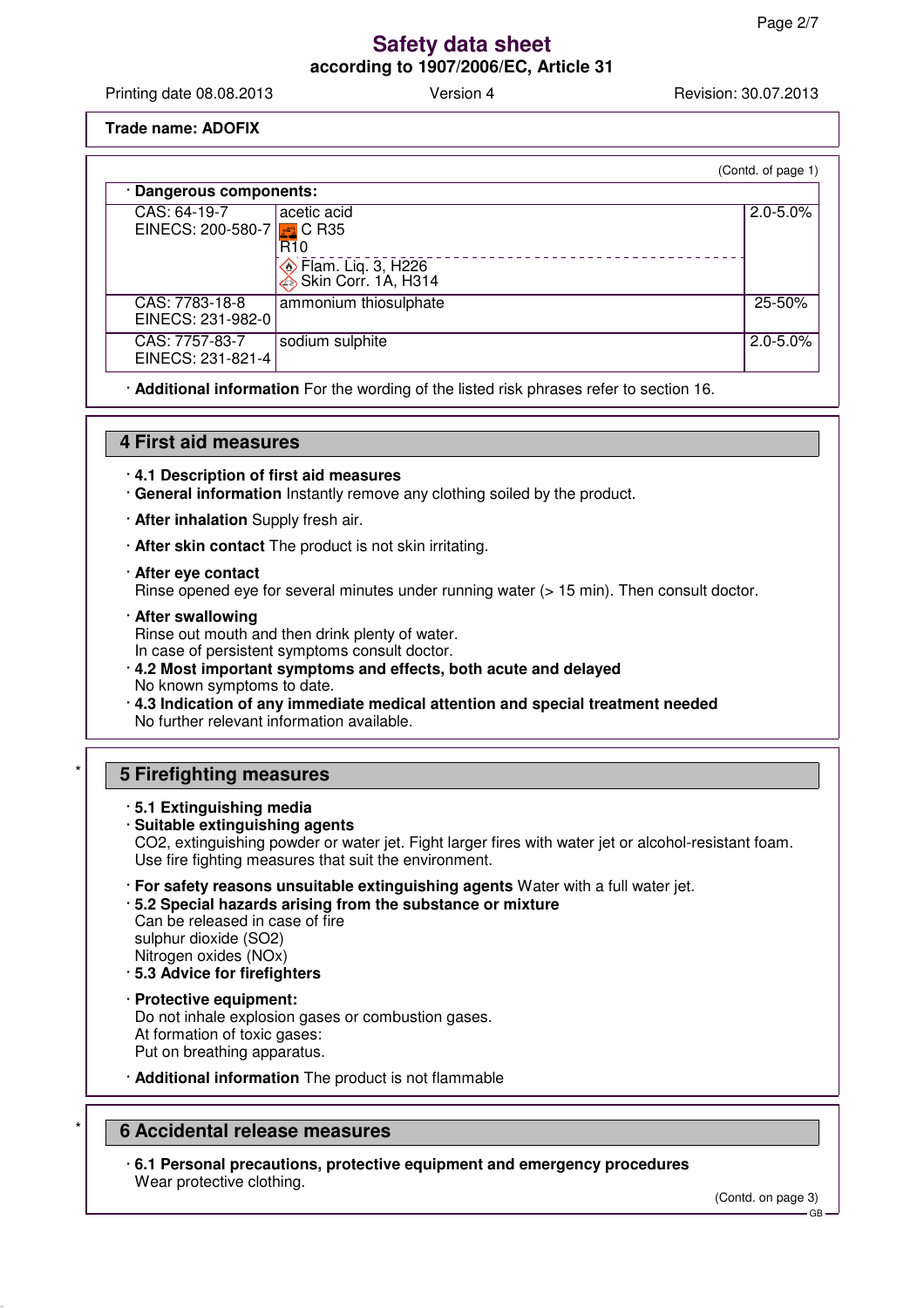#### **Trade name: ADOFIX**

(Contd. of page 2)

· **6.2 Environmental precautions:** Do not allow to enter drainage system, surface or ground water. · **6.3 Methods and material for containment and cleaning up:**

Absorb with liquid-binding material (sand, diatomite, acid binders, universal binders, sawdust). Dispose of contaminated material as waste according to item 13.

· **6.4 Reference to other sections** See Section 8 for information on personal protection equipment. See Section 13 for information on disposal.

## **7 Handling and storage**

- · **7.1 Precautions for safe handling** No special measures required.
- · **Information about protection against explosions and fires:**

No special measures required.

The product is not flammable

· **7.2 Conditions for safe storage, including any incompatibilities**

· **Storage**

- · **Requirements to be met by storerooms and containers:** No special requirements.
- · **Information about storage in one common storage facility:** Not required.
- · **Further information about storage conditions:**

Keep container tightly sealed.

Store in a cool place.

- · **Recommended storage temperature:** 5-25 °C
- · **Storage class** LGK 12
- · **7.3 Specific end use(s)** No further relevant information available.

### **8 Exposure controls/personal protection**

· **Additional information about design of technical systems:** No further data; see section 7.

· **8.1 Control parameters**

· **Components with limit values that require monitoring at the workplace:**

#### **64-19-7 acetic acid**

OES Short-term value: 37 mg/m<sup>3</sup>, 15 ppm Long-term value:  $25 \text{ ma/m}^3$ , 10 ppm ILV

· **Additional information:** The lists that were valid during the compilation were used as basis.

- · **8.2 Exposure controls**
- · **Personal protective equipment**
- · **General protective and hygienic measures**

The usual precautionary measures should be adhered to general rules for handling chemicals.

- · **Breathing equipment:** Not required.
- · **Protection of hands:**

Protective gloves.

The protective gloves to be used must comply with the specifications of the EC directive 89/686/ EEC and the resultant standard EN 374.

This recommendation applies only to the product stated in the Safety Data Sheet and supplied by us as well as to the purpose specified by us.

Only use chemical-protective gloves with CE-labelling of category III.

Selection of the glove material on consideration of the penetration times, rates of diffusion and the degradation

· **Material of gloves**

Synthetic gloves

Avoid natural rubber gloves.

(Contd. on page 4)

GB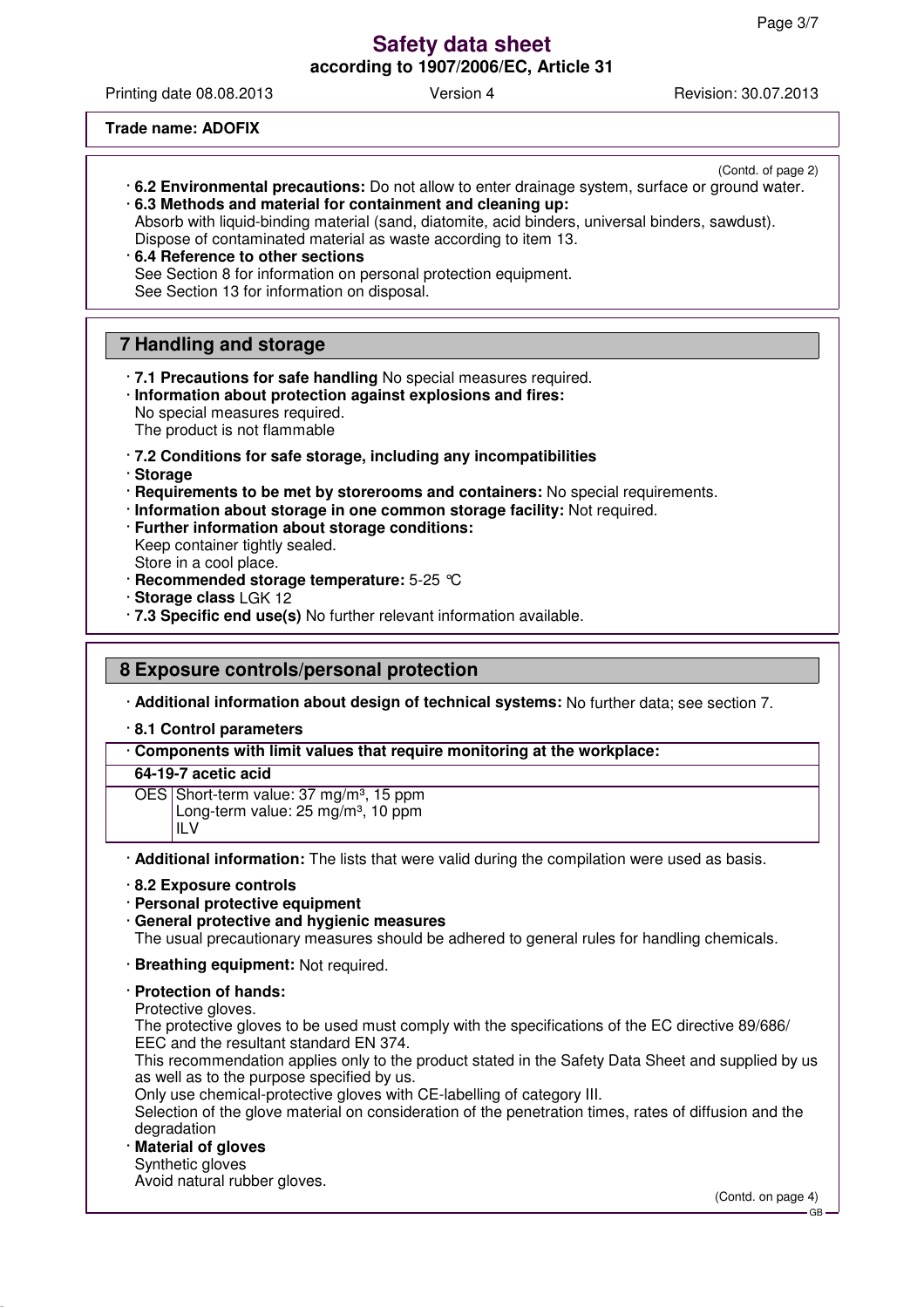**Trade name: ADOFIX**

(Contd. of page 3)

· **Penetration time of glove material** Value for permeation: Level ≤ 6 (480 min) · **As protection from splashes gloves made of the following materials are suitable:** Synthetic gloves

Value for permeation: Level:

≥ 3 (60 min)

· **Eye protection:** Safety glasses recommended during refilling.

· **Body protection:** Light weight protective clothing

| 9 Physical and chemical properties                                                                      |                                            |  |  |  |
|---------------------------------------------------------------------------------------------------------|--------------------------------------------|--|--|--|
| .9.1 Information on basic physical and chemical properties<br>· General Information<br>· Appearance:    |                                            |  |  |  |
| Form:                                                                                                   | Fluid                                      |  |  |  |
| Colour:                                                                                                 | Colourless                                 |  |  |  |
| · Odour:                                                                                                | Not characteristic                         |  |  |  |
| $\cdot$ pH-value at 20 $\degree$ C:                                                                     | 5.25                                       |  |  |  |
| Change in condition<br>Melting point/Melting range: $< 5$ °C<br>Boiling point/Boiling range: $> 100$ °C |                                            |  |  |  |
| · Flash point:                                                                                          | Not applicable                             |  |  |  |
| · Self-inflammability:                                                                                  | Product is not selfigniting.               |  |  |  |
| · Danger of explosion:                                                                                  | Product is not explosive.                  |  |  |  |
| Critical values for explosion:<br><b>Oxidizing properties</b>                                           | None                                       |  |  |  |
| $\cdot$ Vapour pressure at 20 $\degree$ C:                                                              | 23 hPa                                     |  |  |  |
| . Density at 20 ℃                                                                                       | 1.350 $g/cm^{3}$                           |  |  |  |
| · Solubility in / Miscibility with<br>Water:                                                            | miscible                                   |  |  |  |
| · Viscosity:<br>dynamic:<br>kinematic:                                                                  | Not determined<br>Not determined           |  |  |  |
| · Solvent content:<br>Water:                                                                            | $\sim$ 44 %                                |  |  |  |
| . 9.2 Other information                                                                                 | No further relevant information available. |  |  |  |

# **10 Stability and reactivity**

- · **10.1 Reactivity**
- · **10.2 Chemical stability**
- · **Thermal decomposition / conditions to be avoided:** No decomposition if used according to specifications. · **10.3 Possibility of hazardous reactions** Reacts with strong acids and alkali

Reacts with acids releasing sulphur dioxide Reacts with alkalis releasing ammonia

· **10.4 Conditions to avoid** No further relevant information available.

(Contd. on page 5)

#### GB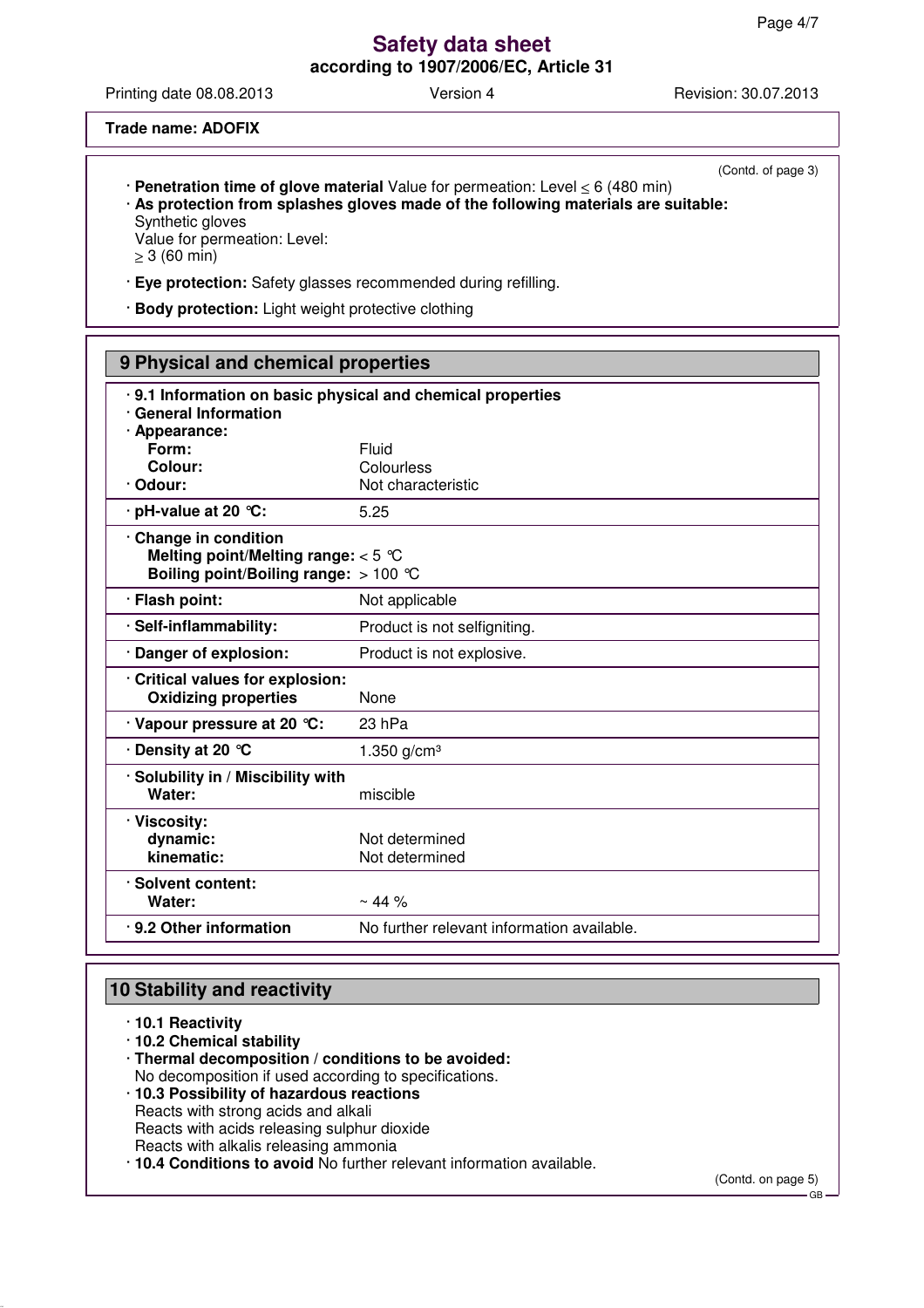# **Safety data sheet according to 1907/2006/EC, Article 31**

Printing date 08.08.2013 Version 4 Version 4 Revision: 30.07.2013

(Contd. of page 4)

**Trade name: ADOFIX**

- · **10.5 Incompatible materials:** No further relevant information available.
- · **10.6 Hazardous decomposition products:**
- Sulphur dioxide
- Ammonia

# **11 Toxicological information**

- · **11.1 Information on toxicological effects**
- · **Acute toxicity:**
- · **Primary irritant effect:**
- · **on the skin:** No irritant effect.
- · **on the eye:** Irritant effect.
- · **Sensitization:** No sensitizing effect known.
- · **Additional toxicological information:**

This statement was deduced from the properties of the single components. The product is not subject to classification according to the calculation method of the General EC Classification Guidelines for Preparations as issued in the latest version: When used and handled according to specifications, the product does not have any harmful effects according to our experience and the information provided to us.

## **12 Ecological information**

- · **12.1 Toxicity**
- · **Aquatic toxicity:** Not determined
- · **12.2 Persistence and degradability** Not determined
- · **12.3 Bioaccumulative potential** Not determined
- · **Behaviour in environmental systems:** Not determined
- · **12.4 Mobility in soil** No further relevant information available.
- · **Ecotoxical effects:** Not determined
- · **Behaviour in sewage processing plants:** Not determined

### · **Additional ecological information:**

· **General notes:**

At present there are no ecotoxicological assessments.

Water hazard class 1 (German Regulation) (Self-assessment): Weakly water-endangering. According to the criteria of the EU-classification and labelling "dangerous for environment"(1999/45/ EG) the substance/ the product has to be classified as non-hazardous for the environment. The product does not contain organically bounded halogens (AOX-free).

- · **12.5 Results of PBT and vPvB assessment**
- · **PBT:** Not applicable.
- · **vPvB:** Not applicable.
- · **12.6 Other adverse effects** No further relevant information available.

## **13 Disposal considerations**

- · **13.1 Waste treatment methods**
- · **Recommendation**

Must not be disposed of together with household garbage. Do not allow product to reach sewage system.

Must be specially treated under adherence to official regulations.

(Contd. on page 6)

GB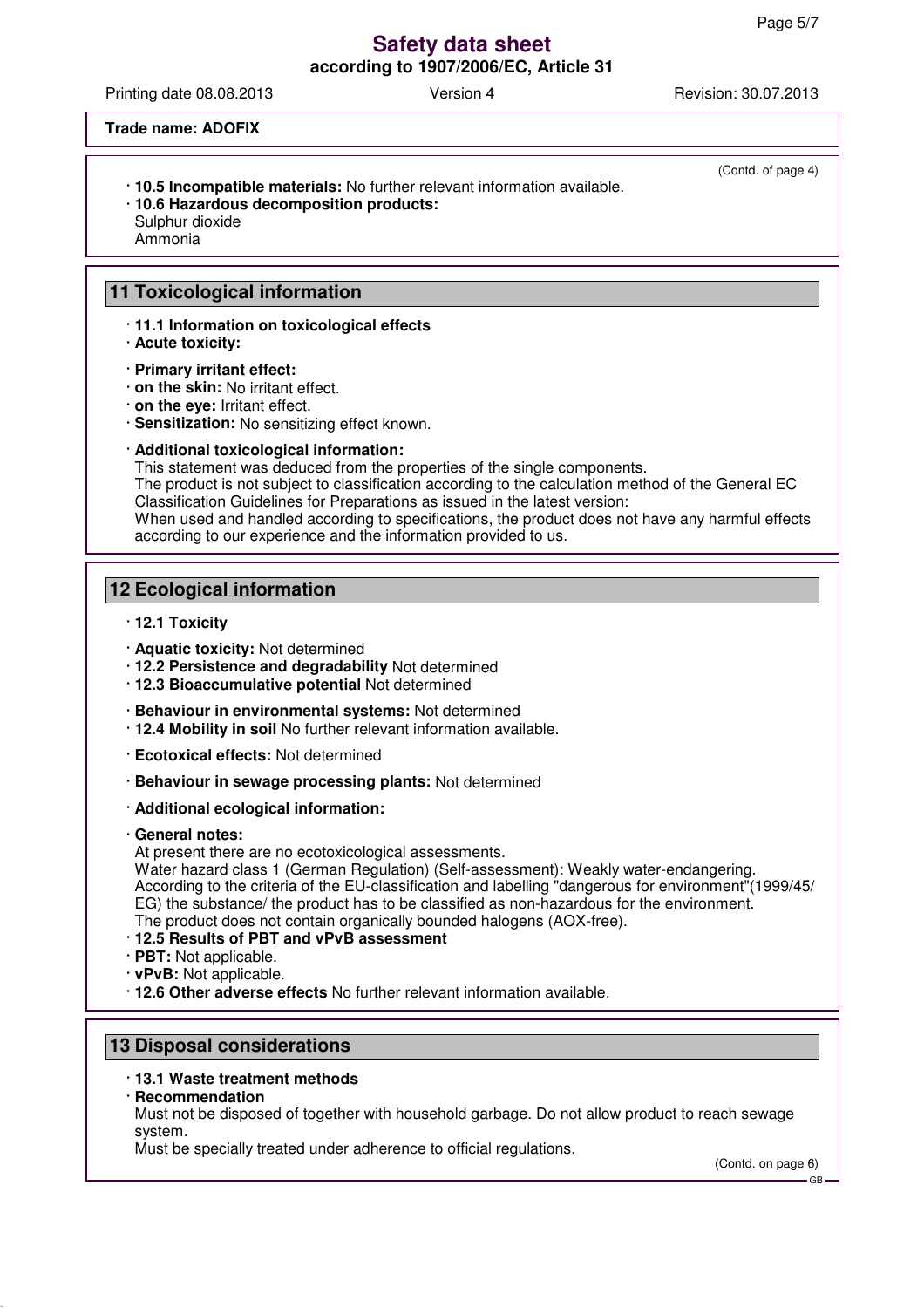# **Safety data sheet according to 1907/2006/EC, Article 31**

Printing date 08.08.2013 Version 4 Version 4 Revision: 30.07.2013

(Contd. of page 5)

**Trade name: ADOFIX**

## · **European waste catalogue**

09 01 04 fixer solutions

#### · **Uncleaned packagings:**

· **Recommendation:**

Non contaminated packagings can be used for recycling.

Empty contaminated packagings thoroughly. They can be recycled after thorough and proper cleaning.

· **Recommended cleaning agent:** Water, if necessary with cleaning agent.

| <b>14 Transport information</b>                                                                      |                                                         |  |
|------------------------------------------------------------------------------------------------------|---------------------------------------------------------|--|
| · 14.1 UN-Number<br>· ADR, ADN, IMDG, IATA                                                           | Void                                                    |  |
| · 14.2 UN proper shipping name<br>· ADR, ADN, IMDG, IATA                                             | Void                                                    |  |
| · 14.3 Transport hazard class(es)                                                                    |                                                         |  |
| · ADR, ADN, IMDG, IATA<br>· Class                                                                    | Void                                                    |  |
| 14.4 Packing group<br>· ADR, IMDG, IATA                                                              | Void                                                    |  |
| · 14.5 Environmental hazards:<br>· Marine pollutant:                                                 | No.                                                     |  |
| 14.6 Special precautions for user                                                                    | Not applicable.                                         |  |
| · 14.7 Transport in bulk according to Annex II<br>of MARPOL73/78 and the IBC Code<br>Not applicable. |                                                         |  |
| · Transport/Additional information:                                                                  | Not dangerous according to the above<br>specifications. |  |
| · UN "Model Regulation":                                                                             |                                                         |  |

## **15 Regulatory information**

· **15.1 Safety, health and environmental regulations/legislation specific for the substance or mixture**

· **National regulations**

| ass | nare ın<br>. SI<br>"∕o |
|-----|------------------------|
|     |                        |

· **Water hazard class:** Water hazard class 1 (Self-assessment): weakly water-endangering.

· **15.2 Chemical safety assessment:** A Chemical Safety Assessment has not been carried out.

## **16 Other information**

These data are based on our present knowledge. However, they shall not constitute a guarantee for any specific product features and shall not establish a legally valid contractual relationship.

#### · **Relevant phrases**

H226 Flammable liquid and vapour. H314 Causes severe skin burns and eye damage.

(Contd. on page 7)

GB